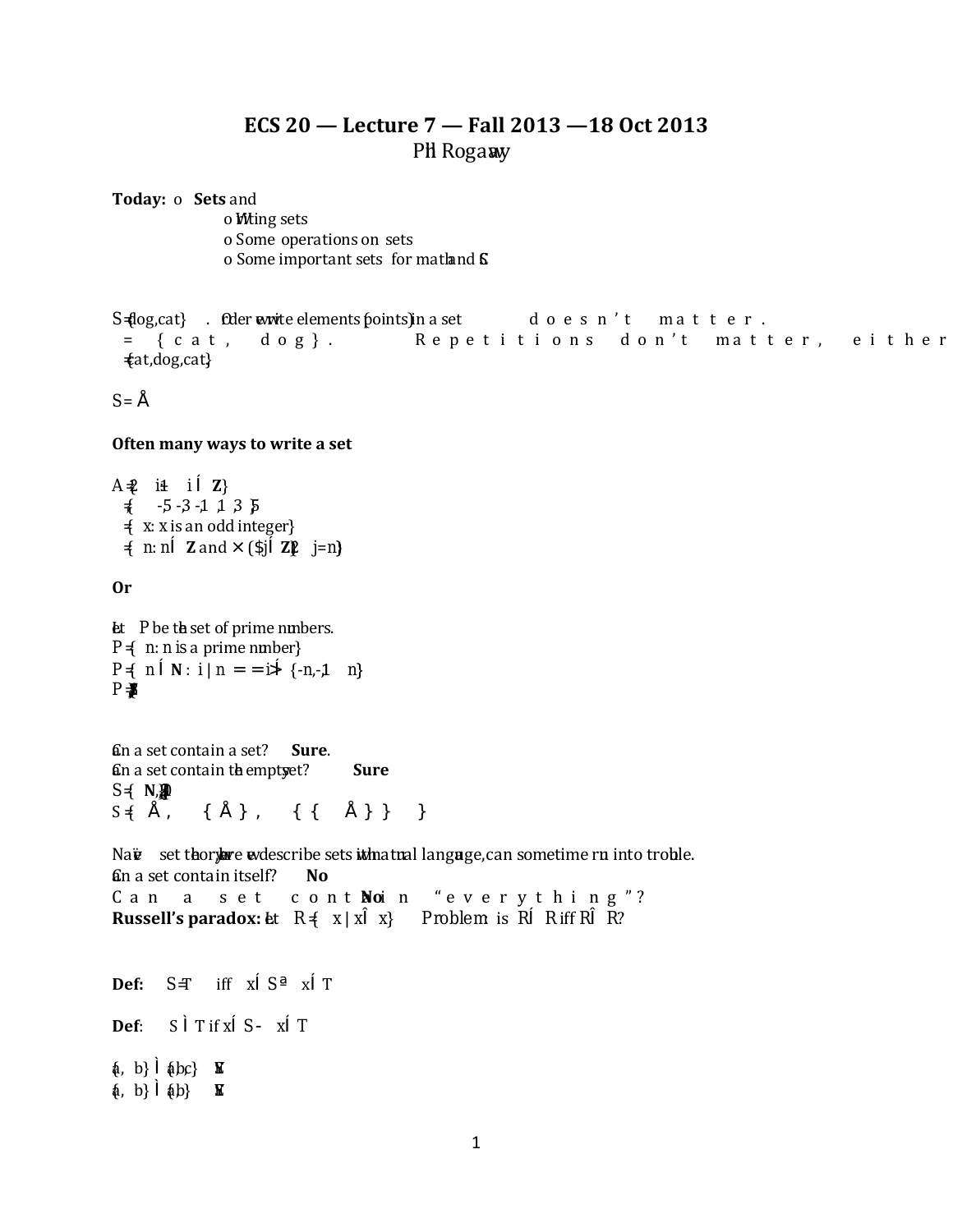${a}$  b}  ${a}$   ${a}$ de} NO  $i \stackrel{\text{a}}{=} \{abc\}$  **E**  $\{explain\}$  ${i}$   ${abc}$  NO  ${i}$   $}$   ${i}$   ${}$   ${i}$   $}$   $\mathbb{E}$ **T/F:** for all  $S_{i,j}$   $\cong$  S: True

Some important sets for math and compter science  $N = 2, 3$  } *k* ome book include 0, some dont  $R \nless x \times x$  is a real number }  $\mathbf{Z} \{ -2, 1, 0, 1, 2, \}$  $Q \nless m/n: m, n \in \mathbb{Z}, n' \nsubseteq \mathbb{Q}$ 

 $[a, b]$  integers between *a* and *b*, incluive.  $[a, b]$  reals between *a* and *b*, inclusive

 $[1 \quad N] = \{1, 2N\}$ ...  $[N] = Z_N = \{0, 1, N\}$ 

Sometimes sets come ith operations on them, these operations satisfying simple algebraic properti es.

**Eample:** 

**Group** This is a set A and an operation twee:

 $\mathbb{X}$ \* $\mathbb{Y}$ **20** Pere exists an element 1 in A subtatrix  $x^*$   $x = x$ ; 300 **30** For every element *x* there is an element *y* subtacht  $x^*y = y^*x$ 

But let me emplasize that a set, all by tself, does **not** by operations defined on its elements.

 $\langle$  Ask estions about making **N**, **R**, **Z** into grop s.

 $\leftarrow$  ater: askestions aboumaking BITS, BYE, ROS2 into a grop, by either XR and Muar addition operation

For computers, important sets correspond to the things that our architectures natively maniplate :

| B∏S ∯D        |                                                                                             |
|---------------|---------------------------------------------------------------------------------------------|
| BYS ⊕         | Signed, asigned<br>8                                                                        |
| RAS24D        | <sup>3</sup> Signed, asigned                                                                |
| <b>RASGED</b> | <sup>4</sup> Signed, asigned                                                                |
| n tead        | -000 abourdigits of accracy<br>$4$ $\equiv$ epresenting exponents                           |
|               | Wirder tan gumaytmk                                                                         |
|               |                                                                                             |
|               | sign, significand (sefficient)<br><b>exponent</b> $(-)$ sign $^2$ signficand $2^{exponen}E$ |
|               | $\blacksquare$ $\blacksquare$ $\blacksquare$                                                |

- <sup>x</sup> **+**  and **í**
- $\sim$  NaN (of arios knds)
- $\frac{1}{2}$   $\frac{1}{2}$   $\frac{1}{2}$   $\frac{1}{2}$   $\frac{1}{2}$   $\frac{1}{2}$   $\frac{1}{2}$   $\frac{1}{2}$   $\frac{1}{2}$   $\frac{1}{2}$   $\frac{1}{2}$   $\frac{1}{2}$   $\frac{1}{2}$   $\frac{1}{2}$   $\frac{1}{2}$   $\frac{1}{2}$   $\frac{1}{2}$   $\frac{1}{2}$   $\frac{1}{2}$   $\frac{1}{2}$   $\frac{1}{2}$   $\frac{1}{2}$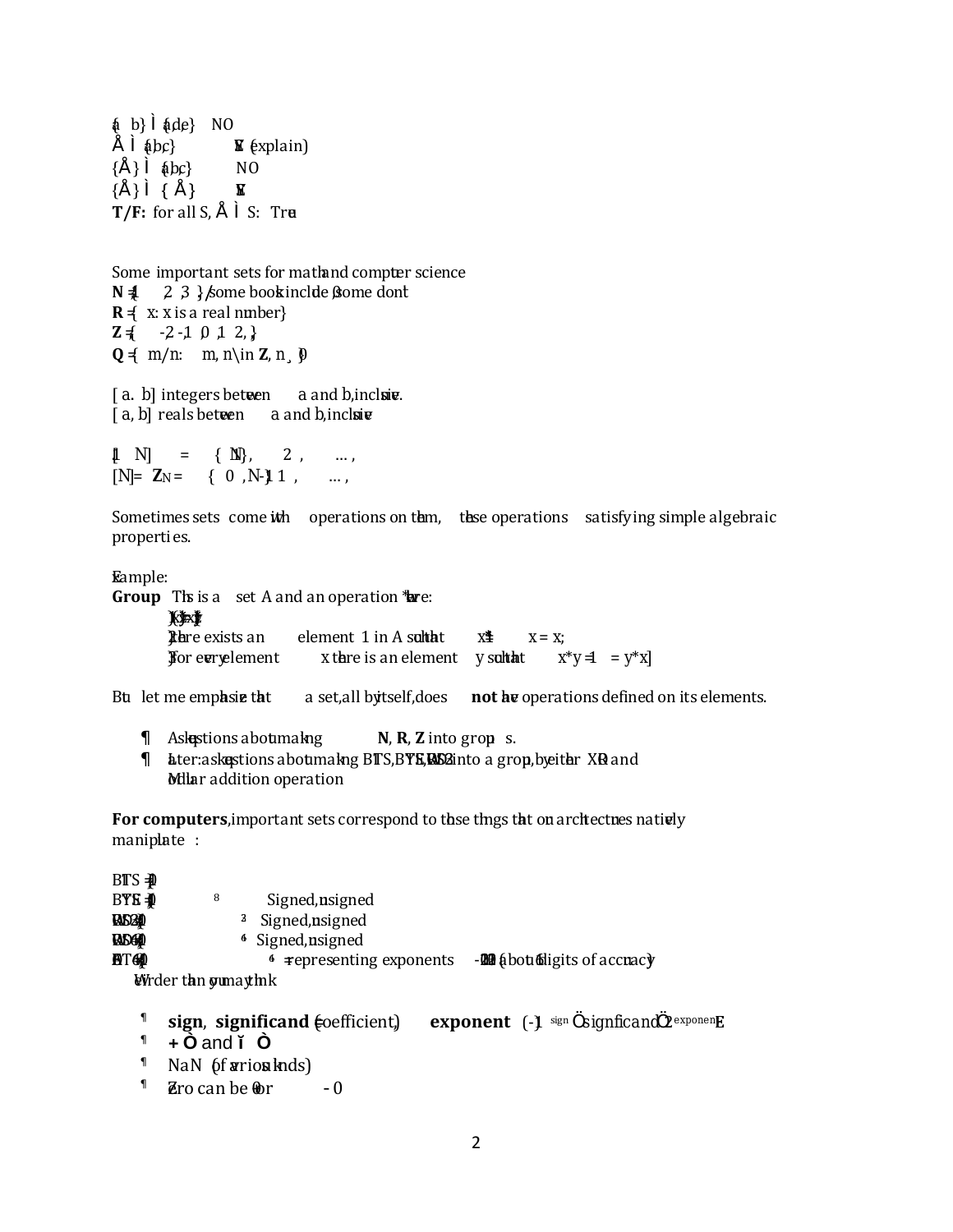

[William Kahan.](http://en.wikipedia.org/wiki/William_Kahan) A primary architect of the [IEEE 754](http://en.wikipedia.org/wiki/IEEE_754) floating-point standard

Oparticlar language: The set of all alid Corograms The set of alid B<sub>k</sub> The set of alid htp programs

| *S*| = the number of element in *S* if *S* is finite, fotherwise

 $A = \{ a \} b_i \}$  |  $A = 3$ A  $\{$  |  $\{$  |  $\{$  |  $\{$  |  $\}$  |  $A$ |=3.

## **UNION**

A £ B  $\leq x$ :  $x \odot A$  or  $x \odot B$ } *h*ot really ery igorous  $\mathbf{\hat{x}}$  : blah before the colon, the universe should be clear, it the but comes after a narrowing of that. Books don't all stick to this, but that show that learned!

 ${dog, cat}$   $E$   ${cat, fish}$  ${a,b} \in \{j, a\}$   ${a,b, j}$ 

 $A \nightharpoonup i = A$ 

*an nion p infinitely many things* 

 $f(x) = \frac{1}{2} \int_0^{\infty} \frac{1}{x} \, dx$  $f_{i} \oplus f_{i}$  A<sub>i</sub> eq, \cp{ *i*<sup>©</sup>N}  $2$  *i*! He set of odd positive number

 $E \nsubseteq a^{\textcircled{c}} N$   $a^i$ :  $i^{\textcircled{c}} N$ "powers of integers"

## **INTERSECTION**

 ${2}$   ${2}$  ${1}$   ${1}$   ${1}$   ${1}$   ${1}$   ${1}$   ${1}$   ${1}$   ${1}$   ${1}$   ${1}$   ${1}$   ${1}$   ${1}$   ${1}$   ${1}$   ${1}$   ${1}$   ${1}$   ${1}$   ${1}$   ${1}$   ${1}$   ${1}$   ${1}$   ${1}$   ${1}$   ${1}$   ${1}$   ${1}$   ${1}$   ${1}$   ${1}$   ${1}$   ${1}$   ${1}$   ${1}$  $\mathbb{R}$   $\downarrow$   $\downarrow$   $=$  **True** $\mathbb{R}$ lse  $S\mathfrak{C}$  **i** = **i TrueFalse** Gn intersect infinitely many things, too: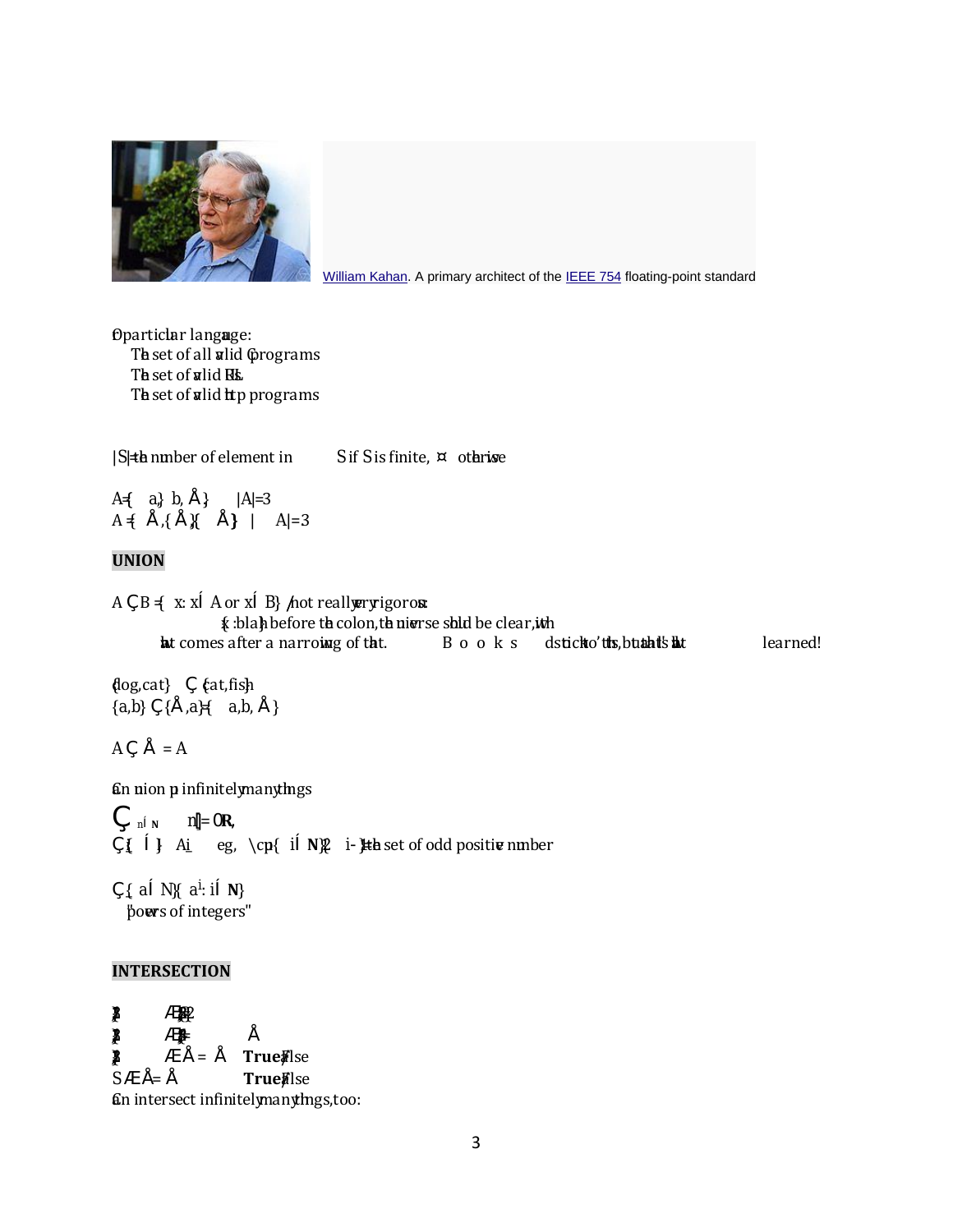$\oint_{\mathbb{R}}$   $\int_{\mathbb{R}}$   $\int_{\mathbb{R}}$   $\int_{\mathbb{R}}$   $\int_{\mathbb{R}}$   $\int_{\mathbb{R}}$   $\int_{\mathbb{R}}$   $\int_{\mathbb{R}}$   $\int_{\mathbb{R}}$   $\int_{\mathbb{R}}$   $\int_{\mathbb{R}}$   $\int_{\mathbb{R}}$   $\int_{\mathbb{R}}$   $\int_{\mathbb{R}}$   $\int_{\mathbb{R}}$   $\int_{\mathbb{R}}$   $\int_{\mathbb{R}}$   $\int_{\mathbb{R}}$   $\int_{\$ 

**Venn Diagrams**



**Set Difference**  $A \setminus B$  or  $A - B$ 

#### **Symmetric Difference**

AŸB

## **Algebra of sets**

[Commutative](http://en.wikipedia.org/wiki/Commutative_operation) laws:

$$
A \cup B = B \cup A
$$
  

$$
A \cap B = B \cap A
$$

**[Associative](http://en.wikipedia.org/wiki/Associativity)** laws:

$$
(A \cup B) \cup C = A \cup (B \cup C)
$$
  

$$
(A \cap B) \cap C = A \cap (B \cap C)
$$

[Distributive](http://en.wikipedia.org/wiki/Distributivity) laws:

$$
A \cup (B \cap C) = (A \cup B) \cap (A \cup C)
$$
  

$$
A \cap (B \cup C) = (A \cap B) \cup (A \cap C)
$$

**Proof**:  $x \n\circ A \n\in B \n\circ C$  means  $(x$  © A) μ (*x* © B)fl (*x* © )C Bu P μ OfIR) $\neq$  P μ O) Γ P μ R)So = ( (*x* A) *x* B) (*x* A) (*x* C)  $( A E B) \oplus (A E C)$ 

Identity laws:

 $\qquad \quad A\cup\varnothing=A$  $\left\langle A \cap U = A \right\rangle$ Complement laws: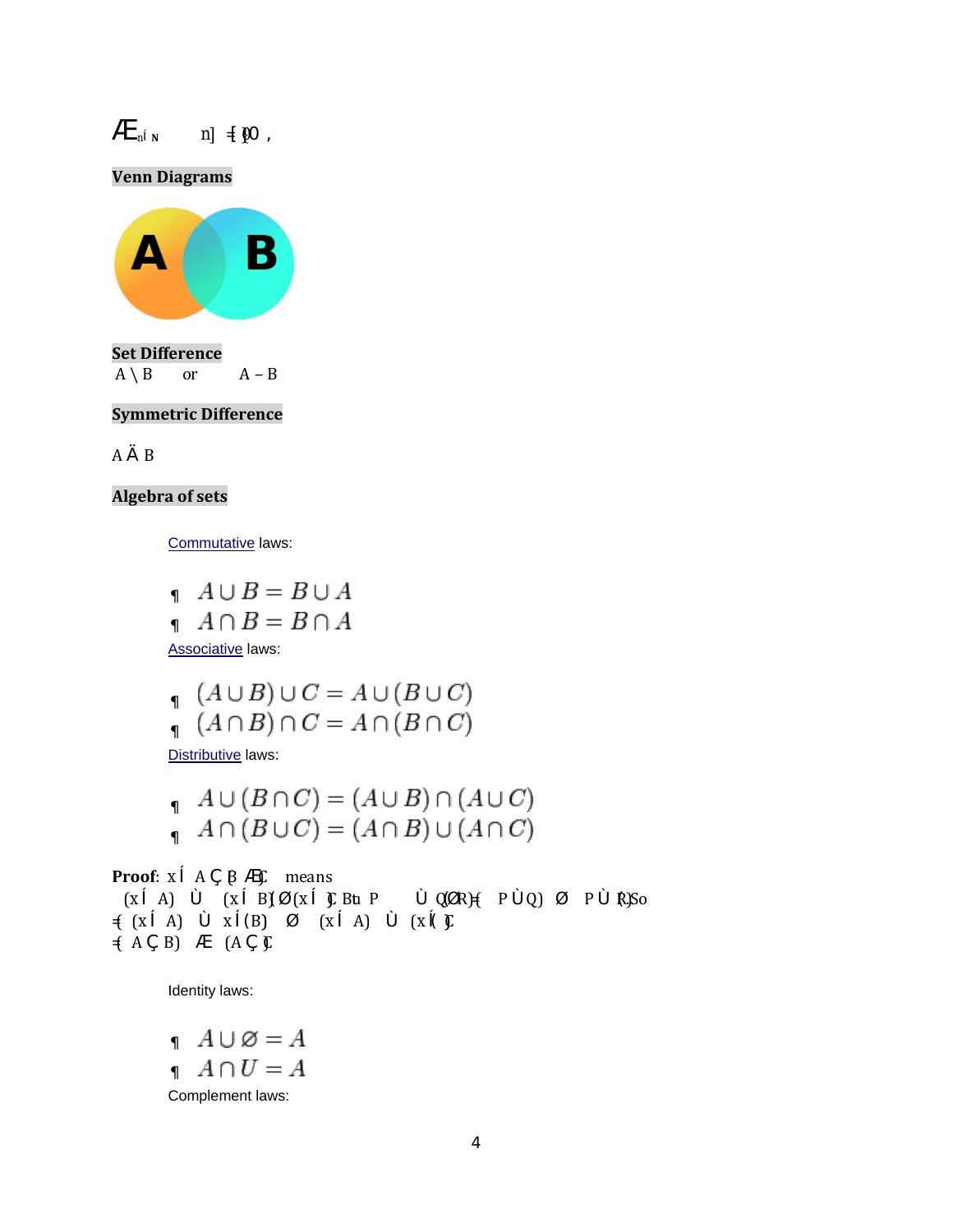$$
\begin{array}{l}\n\cdot & A \cup A^C = U \\
\cdot & A \cap A^C = \varnothing\n\end{array}
$$

[idempotent](http://en.wikipedia.org/wiki/Idempotent) laws:

$$
A \cup A = A
$$
  

$$
A \cap A = A
$$
  
domination laws:

 $\mathcal{A} \cup U = U$  $\mathcal{A} \cap \varnothing = \varnothing$ [absorption laws:](http://en.wikipedia.org/wiki/Absorption_law)

$$
A \cup (A \cap B) = A
$$
  

$$
A \cap (A \cup B) = A
$$

double complement or **[Involution](http://en.wikipedia.org/wiki/Involution_(mathematics))** law:

$$
A^{C} \big)^{C} = A
$$

complement laws for the universal set and the empty set:

$$
\begin{array}{cc} & \varnothing^C = U \\ & U^C = \varnothing \end{array}
$$

[De Morgan's laws:](http://en.wikipedia.org/wiki/De_Morgan%27s_laws)

$$
(A \cup B)^C = A^C \cap B^C
$$
  

$$
(A \cap B)^C = A^C \cup B^C
$$

**Proof** (of first claim) 
$$
x \circ (A \in B)
$$

iff  $\mathcal{F}(\mathbb{C}^n(A \cup B))$ iff  $x \in A$   $\downarrow x \in B$ 

$$
\text{iff} \qquad 3 \quad \text{f} \, \text{O} \, \text{A)} \qquad 3 \quad \text{f} \, \text{O} \, \text{B}
$$

$$
\text{iff} \qquad x \, \textcirc \, \text{A}^c \qquad x \, \textcirc \, \text{B}^c
$$

**Be** 

$$
(A \setminus B) \setminus C \overset{?}{1} A \setminus (B \setminus C)
$$